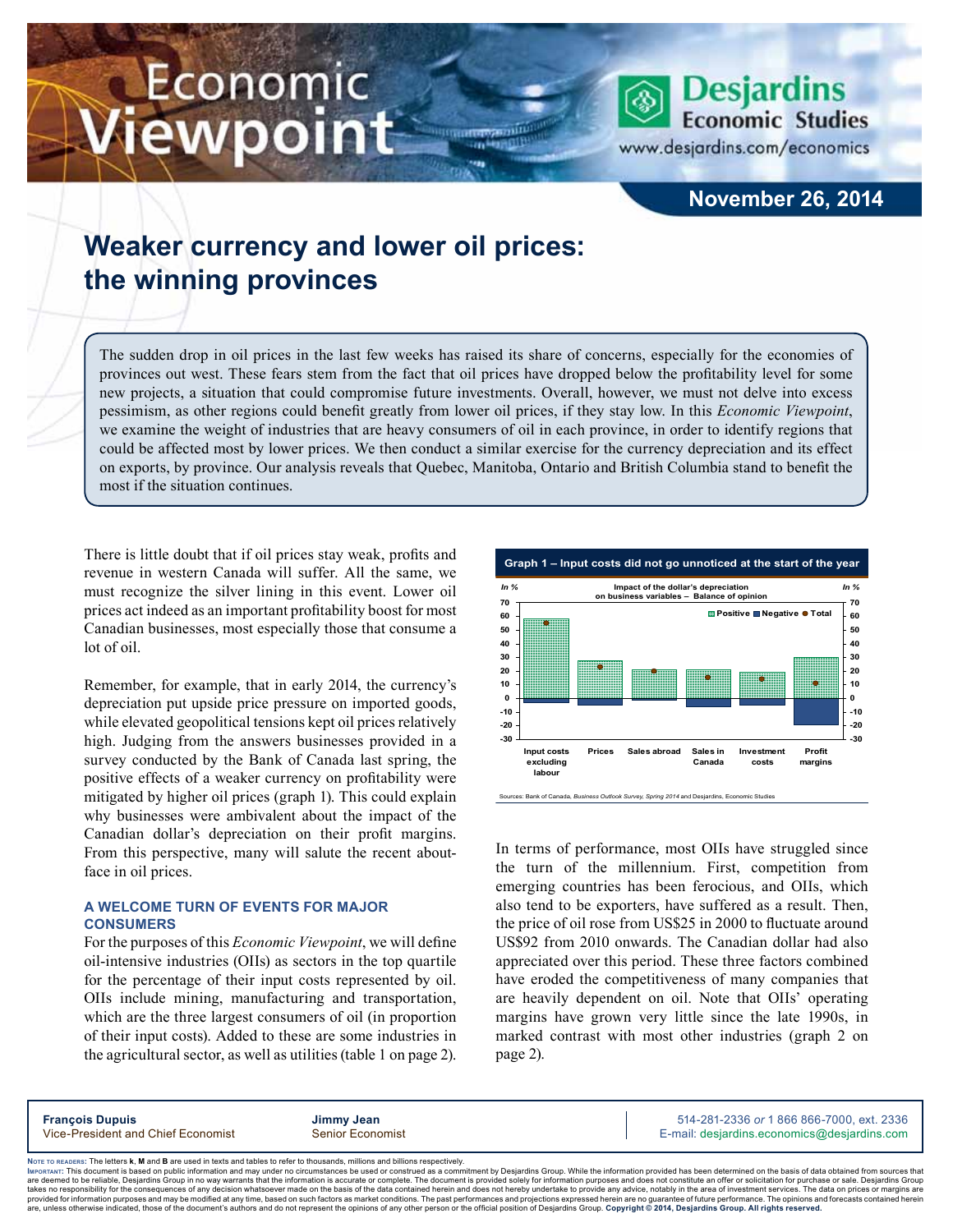

f.

*Economic Viewpoint* November 26, 2014 www.desjardins.com/economics

| Table 1<br>Consumption of petroleum products by industry |                                                |       |                          |   |  |  |  |  |
|----------------------------------------------------------|------------------------------------------------|-------|--------------------------|---|--|--|--|--|
| Rank*                                                    | Industries**                                   |       | Average<br>for 2007-2011 |   |  |  |  |  |
|                                                          |                                                | \$B   | Proportion*** (%)        |   |  |  |  |  |
| 1                                                        | Mining                                         | 67.3  | 36.5                     | x |  |  |  |  |
| 2                                                        | Manufacturing                                  | 68.7  | 11.4                     | x |  |  |  |  |
| 3                                                        | Transportation and warehousing                 | 14.1  | 11.1                     | x |  |  |  |  |
| 4                                                        | Activities to support agriculture and forestry | 0.3   | 10.1                     | x |  |  |  |  |
| 5                                                        | Fishing                                        | 0.2   | 7.7                      | x |  |  |  |  |
| 6                                                        | Forestry and logging                           | 0.6   | 6.3                      | X |  |  |  |  |
| 7                                                        | <b>Utilities</b>                               | 2.4   | 5.0                      | x |  |  |  |  |
| 8                                                        | Crops and livestock                            | 2.0   | 3.9                      | x |  |  |  |  |
| 9                                                        | Engineering                                    | 3.5   | 3.9                      |   |  |  |  |  |
| 10                                                       | Construction (repairs)                         | 1.0   | 3.1                      |   |  |  |  |  |
| 11                                                       | Other services (except public admin.)          | 0.9   | 2.4                      |   |  |  |  |  |
| 12                                                       | Residential construction                       | 1.7   | 2.1                      |   |  |  |  |  |
| 13                                                       | Wholesale trade                                | 2.7   | 2.0                      |   |  |  |  |  |
| 14                                                       | Other municipal public admin. services         | 1.3   | 2.0                      |   |  |  |  |  |
| 15                                                       | Advertising                                    | 1.0   | 1.7                      |   |  |  |  |  |
| 16                                                       | Non-profit institutions serving households     | 0.6   | 1.6                      |   |  |  |  |  |
| 17                                                       | Repairs                                        | 1.1   | 1.6                      |   |  |  |  |  |
| 18                                                       | Teaching                                       | 0.1   | 1.4                      |   |  |  |  |  |
| 19                                                       | Non-residential construction                   | 0.5   | 1.3                      |   |  |  |  |  |
| 20                                                       | Healthcare and social assistance               | 0.6   | 1.2                      |   |  |  |  |  |
| 21                                                       | Finance                                        | 3.6   | 1.2                      |   |  |  |  |  |
| 22                                                       | Government education services                  | 1.1   | 1.1                      |   |  |  |  |  |
| 23                                                       | Retail trade                                   | 1.4   | 1.1                      |   |  |  |  |  |
| 24                                                       | Administrative services                        | 0.6   | 1.0                      |   |  |  |  |  |
| 25                                                       | Other First Nations public admin. services     | 0.0   | 0.5                      |   |  |  |  |  |
| 26                                                       | Accommodation and food services                | 0.3   | 0.5                      |   |  |  |  |  |
| 27                                                       | Other federal public admin. services           | 0.3   | 0.4                      |   |  |  |  |  |
| 28                                                       | Arts                                           | 0.1   | 0.4                      |   |  |  |  |  |
| 29                                                       | Information and cultural industries            | 0.3   | 0.4                      |   |  |  |  |  |
| 30                                                       | <b>Professional services</b>                   | 0.4   | 0.3                      |   |  |  |  |  |
| 31                                                       | Government healthcare services                 | 0.2   | 0.3                      |   |  |  |  |  |
| 32                                                       | Other prov. and terr. public admin. services   | 0.2   | 0.2                      |   |  |  |  |  |
|                                                          | All industries combined                        | 179.3 | 5.1                      |   |  |  |  |  |

\* Among the 32 industries; \*\* According to the classification of input-output industries; \*\*\* Total inputs. Source: Desjardins, Economic Studies



The more cyclical nature of OIIs is reflected by their steeper decline in profitability during the Great Recession, compared with the experiences of other industries. After bouncing back somewhat during the first years of the recovery, the last two years have seen profit margins fall for OIIs. Though many factors played a role, the negative relationship between oil price shocks and heavy consumers' profit margins (graph 3 on page 3) indicates that the price situation of recent years has been one of the impediments on these industries' prosperity. The recent turnaround in both oil prices and the Canadian dollar could therefore be a welcome breath of fresh air.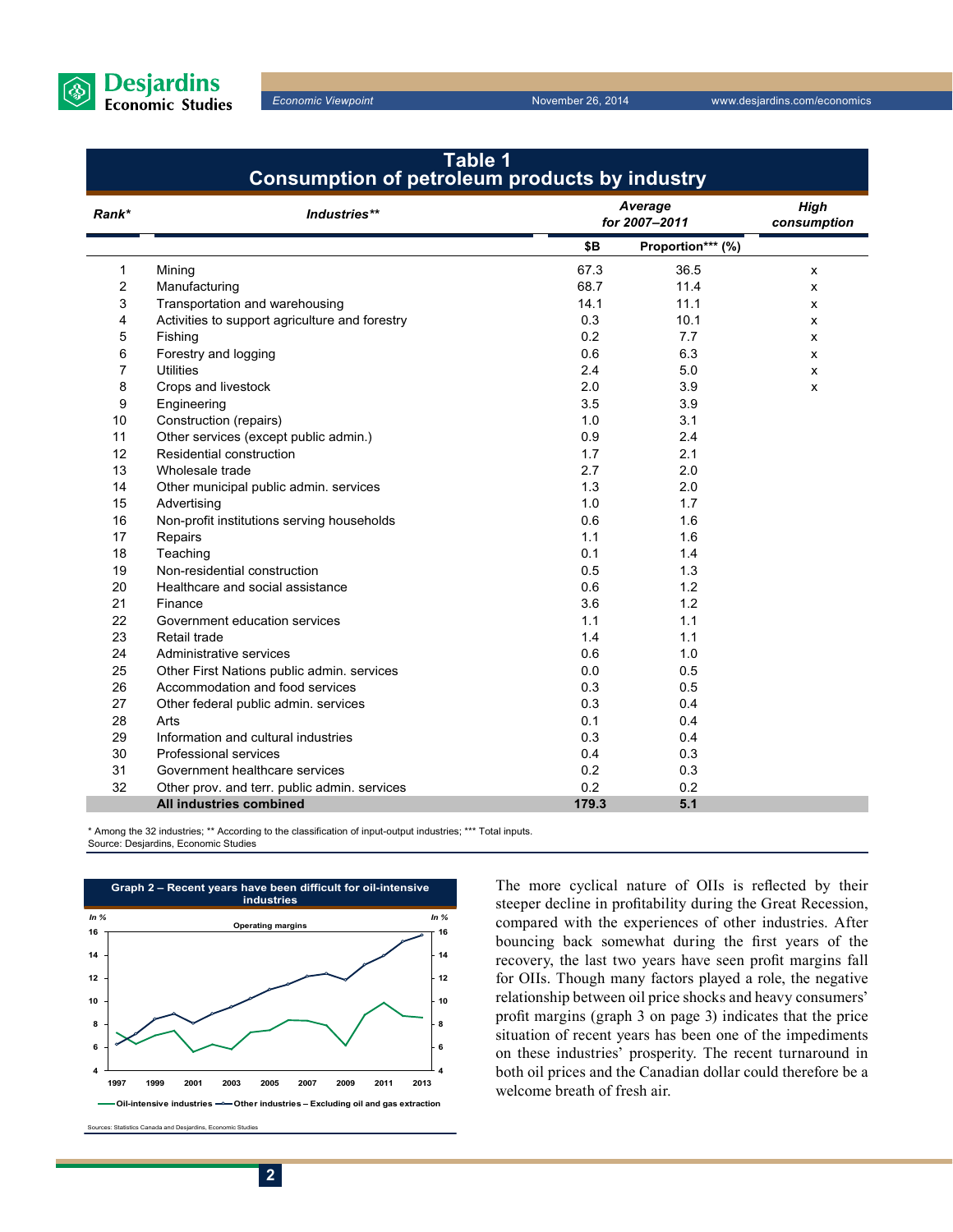



#### **Implications for the geographic rebalancing of growth**

In percentage of GDP, oil-intensive industries take a significant position in the economies of Quebec, Manitoba and Saskatchewan (graph 4). For Quebec and Manitoba, this largely reflects the importance of manufacturing, which represents 15% and 11% of these provinces' GDPs respectively. Saskatchewan is the province most reliant on OIIs, mainly due to its mining sector, which accounts for 11% of GDP, as well as agriculture (8%) and manufacturing (5%). In Ontario's economy, the weight of OIIs is slightly above the Canadian average because of its large mining sector. However, OIIs have a slightly lower weight in Ontario than in Quebec, Manitoba or Saskatchewan, as the agricultural and transportation sectors play a relatively smaller economic role in the province.



Due to their industrial makeup, provinces in the centre of the country seem better poised to capitalize on falling oil prices. In Quebec and Ontario, this could help real GDP growth for OIIs catch up to the other industries somewhat (graph 5). Note also that in recent years, real GDP growth for OIIs in Ontario and Quebec has been far below what was enjoyed by OIIs located in the Prairies, or even the Atlantic Provinces.



In these regions, the indirect effects of the commodity boom seem to have made up for the negative impacts of higher oil prices and a stronger currency these last few years. The slide in oil prices could therefore harm OII growth in these provinces. As it turns out, the geographical rebalancing of Canadian growth may well begin to materialize in industries that consume large quantities of oil.

#### **... and surge in investment**

New momentum for OII growth could also have positive repercussions for capital spending. Remember that hopes for sustainable Canadian growth now rest largely on a revival of business investment, which has slowed almost constantly since 2010; its annual change is currently close to zero (graph 6).

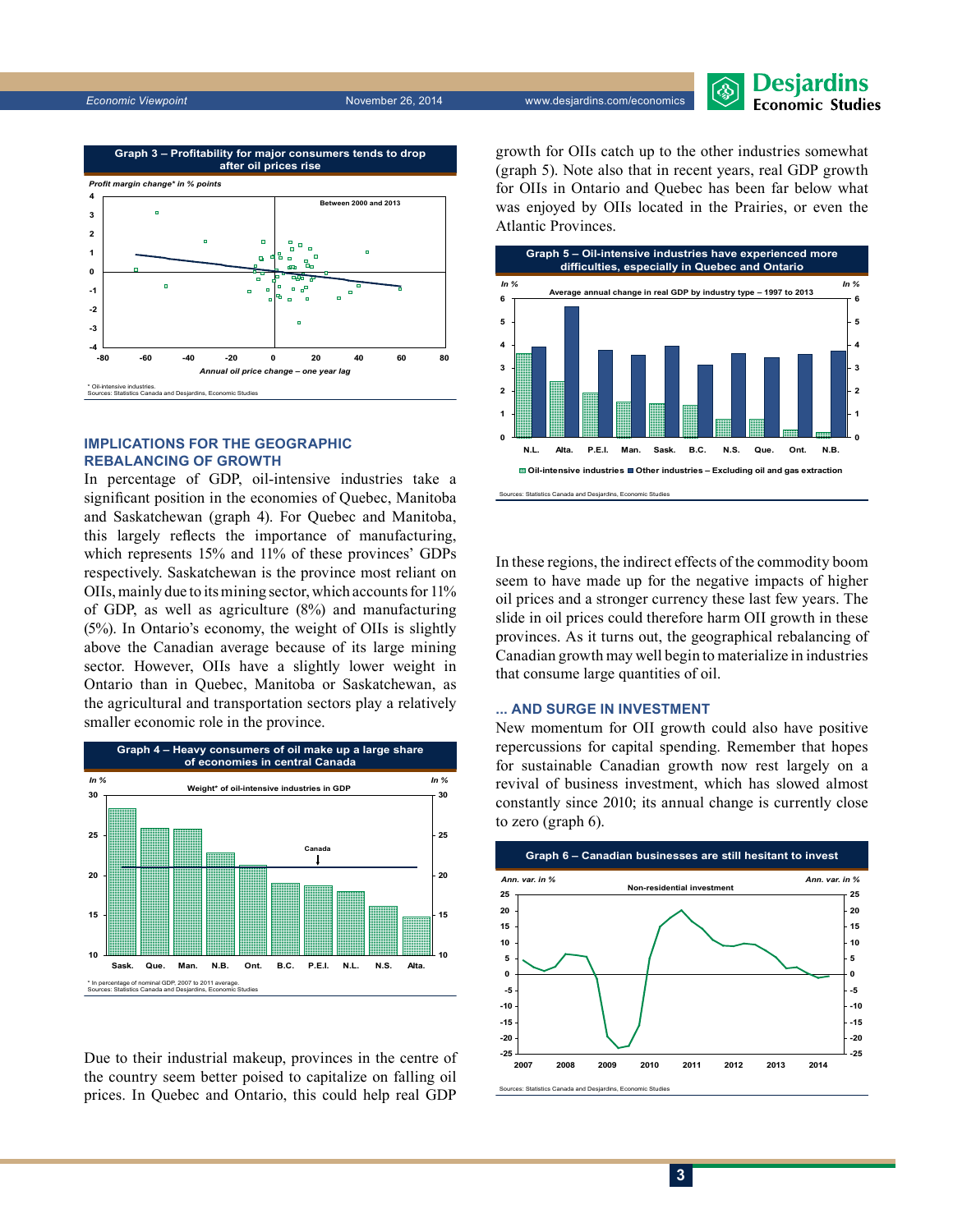

OIIs account for a relatively large share of non-residential investment in Manitoba, Quebec and Ontario (graph 7), meaning that we can contemplate a scenario in which these provinces' profitability and investment will be boosted by input prices that remain weak and revitalization of the U.S. economy. Hence, a reasonably sustained drop in oil prices could definitely play an important role in Canada's



move toward more balanced growth, either from a geographic perspective or from a final-demand component perspective.

#### **Don't forget the currency effect**

Central provinces are major exporters of non-energy goods and the currency's depreciation seems to have already had some benefits for shipments of these goods abroad. In a recent study, the Bank of Canada<sup>1</sup> examined 31 subcategories of non‑energy exports. It identified those that have historically been sensitive to the currency's value, as well as those that were most likely to lead to a recovery in total non-energy exports. The evaluation was performed on such criteria as the relationship between the performance of these export categories and the components of U.S. domestic demand (table 2). Below, we refer to exports that are both

#### **Table 2 Exports according to sensitivity to the exchange rate and growth outlooks**

|                                                                | Sensitive to the<br>exchange rate | <b>Should drive</b><br>recovery | High<br>potential         |
|----------------------------------------------------------------|-----------------------------------|---------------------------------|---------------------------|
| Categories of non-energy exports (services excluded)           |                                   |                                 |                           |
| Passenger cars and light trucks                                |                                   |                                 |                           |
| Intermediate metal products                                    |                                   | $\boldsymbol{\mathsf{x}}$       |                           |
| Building and packaging materials                               | x                                 | x                               | X                         |
| Aircraft, aircraft engines and aircraft parts                  | x                                 | x                               | x                         |
| Plastic and rubber products                                    | x                                 | x                               | x                         |
| Pharmaceutical and medicinal products                          |                                   | x                               |                           |
| Logs, pulpwood and other forestry products                     | x                                 | x                               | X                         |
| Industrial machinery, equipment and parts                      | x                                 | x                               | x                         |
| Basic/industrial chemical products                             |                                   |                                 |                           |
| Tires, motor vehicle engines and parts                         | $\mathsf{x}$                      |                                 |                           |
| Other electronic and electrical machinery, equipment and parts | x                                 | X                               | $\boldsymbol{\mathsf{x}}$ |
| Pulp and paper stock                                           |                                   |                                 |                           |
| Metal ores and concentrates                                    |                                   |                                 |                           |
| Non-metallic minerals                                          |                                   |                                 |                           |
| Food and tobacco intermediate products                         |                                   |                                 |                           |
| Communication and audio and video equipment                    | x                                 | x                               | x                         |
| Recyclable waste and scrap                                     |                                   |                                 |                           |
| Furniture and fixtures                                         | x                                 |                                 |                           |
| Clothing, footwear and textile products                        | x                                 |                                 |                           |
| Fabricated metal products                                      | x                                 |                                 |                           |
| Paper and published products                                   | x                                 | X                               | X                         |
| Medium and heavy trucks, buses and other motor vehicles        | x                                 |                                 |                           |
| Other transportation equipment and parts                       | x                                 |                                 |                           |
| Computers and computer peripheral equipment                    |                                   | $\boldsymbol{\mathsf{x}}$       |                           |
| Non-metallic mineral products                                  | x                                 | x                               | X                         |
| Sources: Bank of Canada and Desjardins, Economic Studies       |                                   |                                 |                           |

<sup>1</sup> André Binette et al., "Canadian Non-Energy Exports: Past Performance and Future Prospects", *Research – Discussion Paper*, Bank of Canada, April 2014, 15 p., [www.banqueducanada.ca/wp-content/uploads/2014/04/](http://www.banqueducanada.ca/wp-content/uploads/2014/04/dp2014-1.pdf) [dp2014-1.pdf](http://www.banqueducanada.ca/wp-content/uploads/2014/04/dp2014-1.pdf).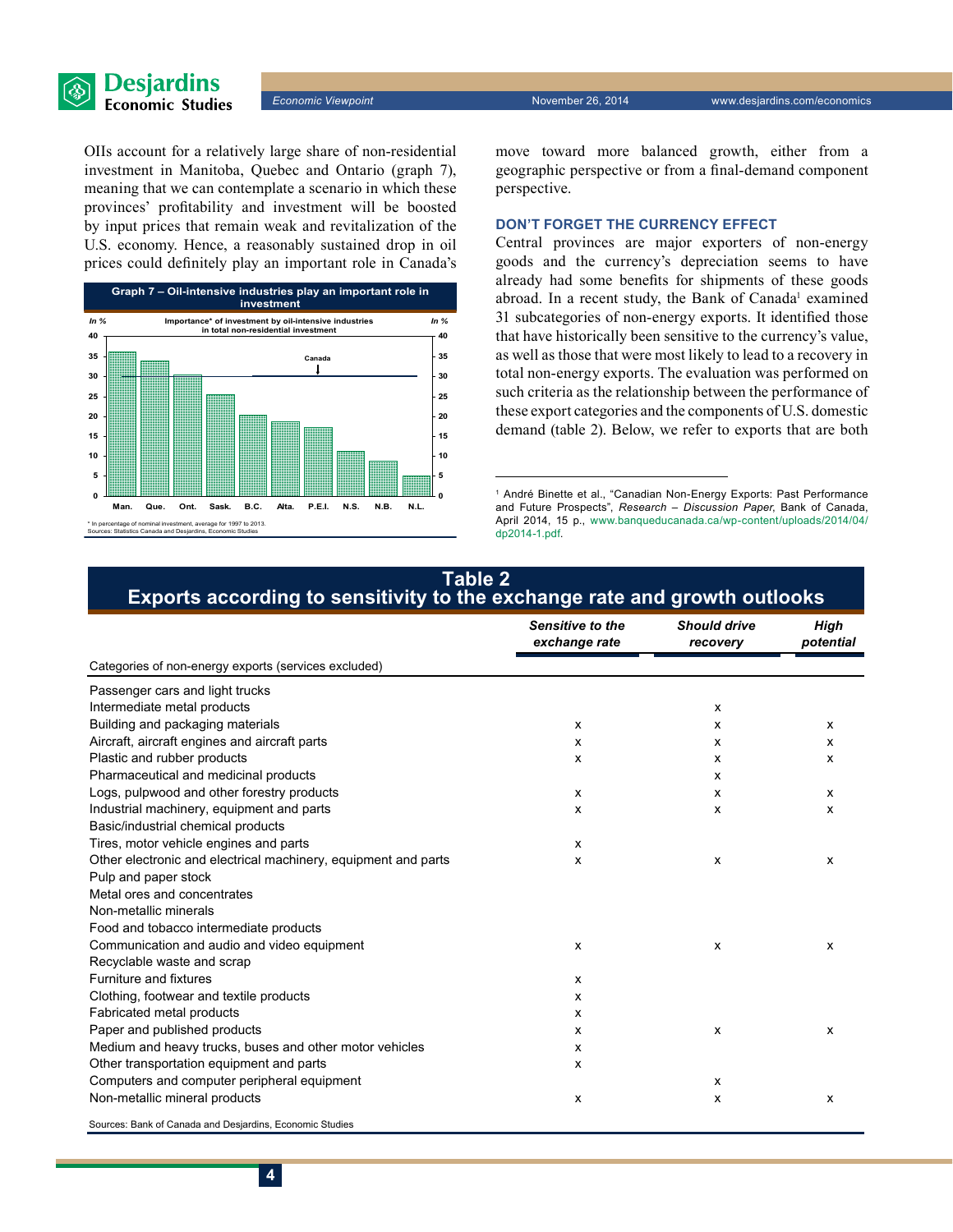**Desjardins Economic Studies** 

sensitive to currency levels and likely to lead the recovery as "high-potential" exports.

By taking the provincial distribution of Canada's high-potential exports, and adjusting it to account for the weight of each province in total Canadian exports, we can calculate an export intensity metric for each province (graph 8).



Quebec and British Columbia stand out as the top-ranking provinces according to this metric. Ontario lags somewhat, largely due to the weight of its auto-sector exports, which are not identified as high-potential. However, Ontario is still a key player, as it is the source of 40% of Canada's high-potential exports. Together, Ontario, Quebec and British Columbia account for over 75% of the country's high-potential exports. These are provinces that we can expect to be the most stimulated by the lower currency.

The first signs have already been felt in some high-potential export categories, thanks to the strong U.S. economy, with an especially positive influence in Ontario and Quebec. For example, Ontario exports more than 56% of Canada's metals and non-metallic minerals, and Quebec exports 30%. In September 2014, exports of this type of good were up more than 27% in Ontario and more than 9% in Quebec, on a year-over-year basis. Forestry products are another encouraging example. Nearly 32% of these exports come from British Columbia, while Quebec and Ontario account respectively for 27% and 22% of Canada's exports. After several difficult years, the forestry sector is now picking up: in September, exports were up 8% year-over-year in each of British Columbia and Ontario, and grew more than 13% in Quebec.

Broadly speaking, growth of high-potential exports has accelerated in many provinces, compared to average growth in previous years (graph 9). For Canada as a whole, while



| Table 3<br><b>Provincial ranking by variable</b> |                                 |                                    |                                        |                    |  |  |  |  |
|--------------------------------------------------|---------------------------------|------------------------------------|----------------------------------------|--------------------|--|--|--|--|
|                                                  | <b>Oil-intensive industries</b> |                                    | Intensity in high-potential<br>exports | Average<br>ranking |  |  |  |  |
|                                                  | % of GDP                        | % in non-residential<br>investment |                                        |                    |  |  |  |  |
| Quebec                                           | $\overline{2}$                  |                                    |                                        | 1.7                |  |  |  |  |
| Manitoba                                         | 3                               |                                    | :5                                     | 3.0                |  |  |  |  |
| Ontario                                          | 5                               |                                    |                                        | 4.0                |  |  |  |  |
| <b>British Columbia</b>                          | 6                               |                                    | 2                                      | 4.3                |  |  |  |  |
| Saskatchewan                                     |                                 |                                    | 10                                     | 5.0                |  |  |  |  |
| <b>New Brunswick</b>                             |                                 |                                    | 3                                      | 5.3                |  |  |  |  |
| Prince Edward Island                             |                                 |                                    | 8                                      | 7.3                |  |  |  |  |
| Nova Scotia                                      | 9                               |                                    | 6                                      | 7.7                |  |  |  |  |
| Alberta                                          | 10                              | 6                                  |                                        | 7.7                |  |  |  |  |
| Newfoundland and Labrador                        | 8                               | 10                                 | 10                                     | 9.0                |  |  |  |  |
| Source: Desjardins, Economic Studies             |                                 |                                    |                                        |                    |  |  |  |  |